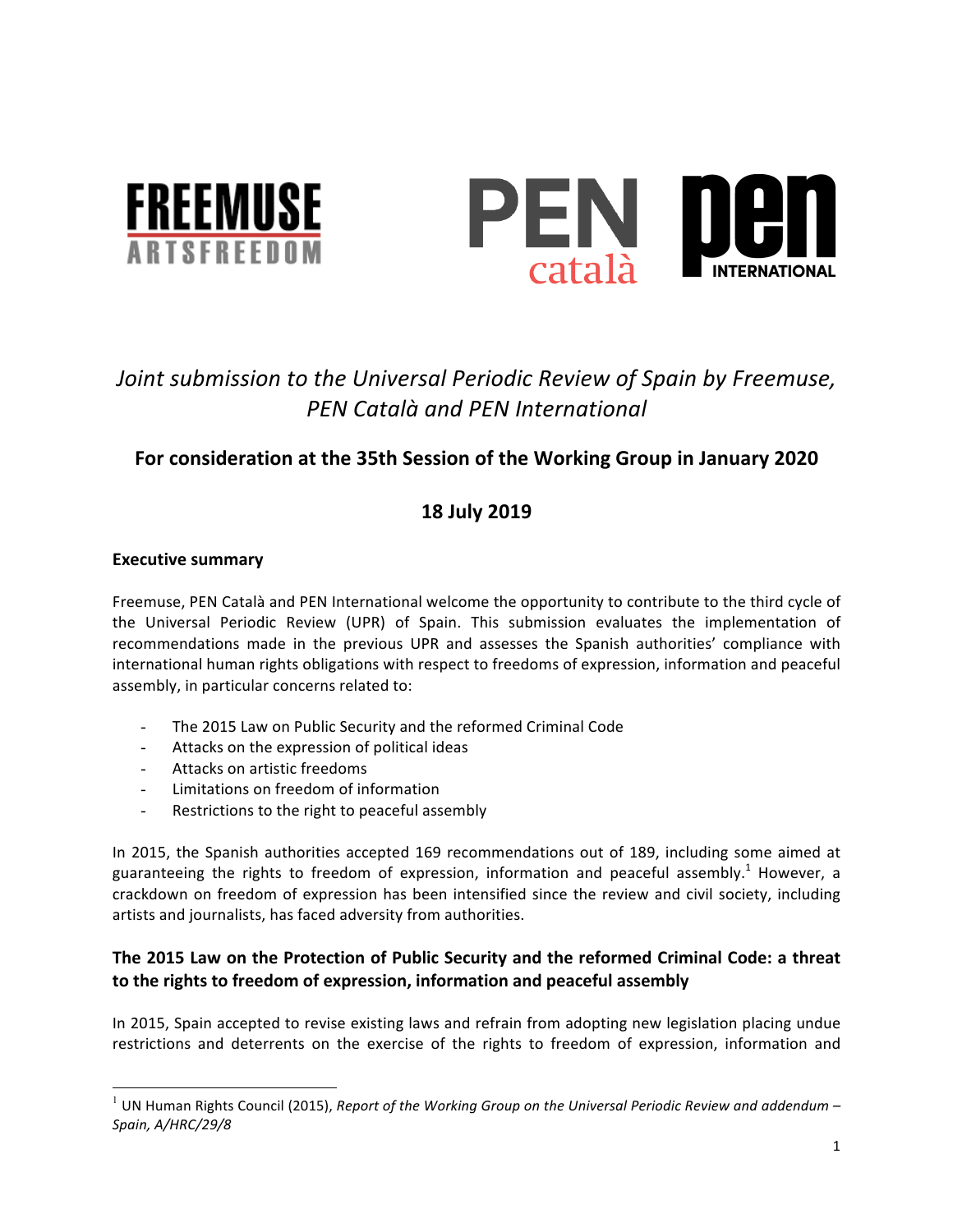peaceful assembly.<sup>2</sup> Yet the Basic Law on the Protection of Public Security<sup>3</sup> and the reforms introduced to the Criminal Code,<sup>4</sup> published in the Official State Gazette on 31 March 2015, jeopardize the lawful exercise of these fundamental rights.<sup>5</sup>

# 1) The Basic Law on the Protection of Public Security

This Basic Law - usually referred to as gag law - has been enacted in a context of growing social movements that do not justify the necessity of adopting such a norm focused on repression of protest and dissent.

As stated by public institutions specialized in human rights, it establishes an administrative control model that 'privileges the presumption of veracity of law-enforcement officials over the presumption of innocence<sup>,6</sup>. In addition, this norm presents broad and vague definitions that concede excessive leeway to the executive powers of the State whilst restricting individual freedoms. Furthermore, the penalty system established by this basic law entails a broad catalogue of economic sanctions of excessive amounts that might deter people from exercising their fundamental rights.<sup>7</sup>

# **1.1)** Main limitations on the rights to freedom of expression and information

Pursuant to Article 36, is considered a serious administrative offence 'the unauthorized use of images or *personal or professional data of authorities or of law-enforcement authorities which could endanger*  their personal or family security, the protected facilities or jeopardize the success of an operation'<sup>8</sup>. This administrative offence, especially in the event of possible police malpractice, represents 'an essential *limit* to the freedom of information as well as a source of self-censorship'.<sup>9</sup>

Similar effects on the lawful exercise of the right to freedom of expression may be implied by the administrative offence established in the Article 37(4) of the *gag law*. According to this provision, 'disrespect and lack of consideration towards law-enforcement officials' constitutes a minor offence. Such a wording entails a source of discretion to authorities for the expressions proffered, for example, in the course of a demonstration.

<sup>&</sup>lt;sup>2</sup> UN Human Rights Council (2015), *Report of the Working Group on the Universal Periodic Review and addendum* – *Spain, A/HRC/29/8*, recommendations 131.109 (Serbia), 131.110 (Sweden), 131.111 (Chile), 131.112 (Costa Rica), 131.113 (Czech Republic) and 131.115 (Switzerland)

 $3$  Ley Orgánica 4/2015, de 30 de marzo, de protección de la seguridad ciudadana

 $4$  The reform of the Criminal Code was implemented through two basic laws: on one side, the Ley Orgánica 1/2015, de 30 de marzo, por la que se modifica la Ley Orgánica 10/1995, de 23 de noviembre, del Código Penal and, on the other, the Ley Orgánica 2/2015, de 30 de marzo, por la que se modifica la Ley Orgánica 10/1995, de 23 de *noviembre, del Código Penal, en materia de delitos de terrorismo*

<sup>&</sup>lt;sup>5</sup> Human Rights Office of the High Commissioner (OHCHR), *Two legal reform projects undermine the rights of assembly and expression in Spain* - UN experts, 23 February 2015: 

https://www.ohchr.org/EN/NewsEvents/Pages/DisplayNews.aspx?NewsID=15597&LangID=E and<br><sup>6</sup> Catalan Ombudsman, *Síndic de Greuges*, (2017), *Retrocesos en materia de derechos humanos: libertad de expresión de los cargos electos y separación de poderes en el Reino de España*, http://www.sindic.cat/site/unitFiles/4402/Informe%20retrocesos\_derechos\_humanos.pdf. According to Article 52,

law-enforcement officials enjoy a rebuttable presumption of veracity of the facts they have witnessed.<br>
<sup>7</sup> Sanctions range from 100 euros to 600,000 euros, depending on the severity of the infraction.<br>
<sup>8</sup> Article 36(23) international.org/es/noticias/informe-la-libertad-de-expresion-y-el-discurso-del-odio-en-espana.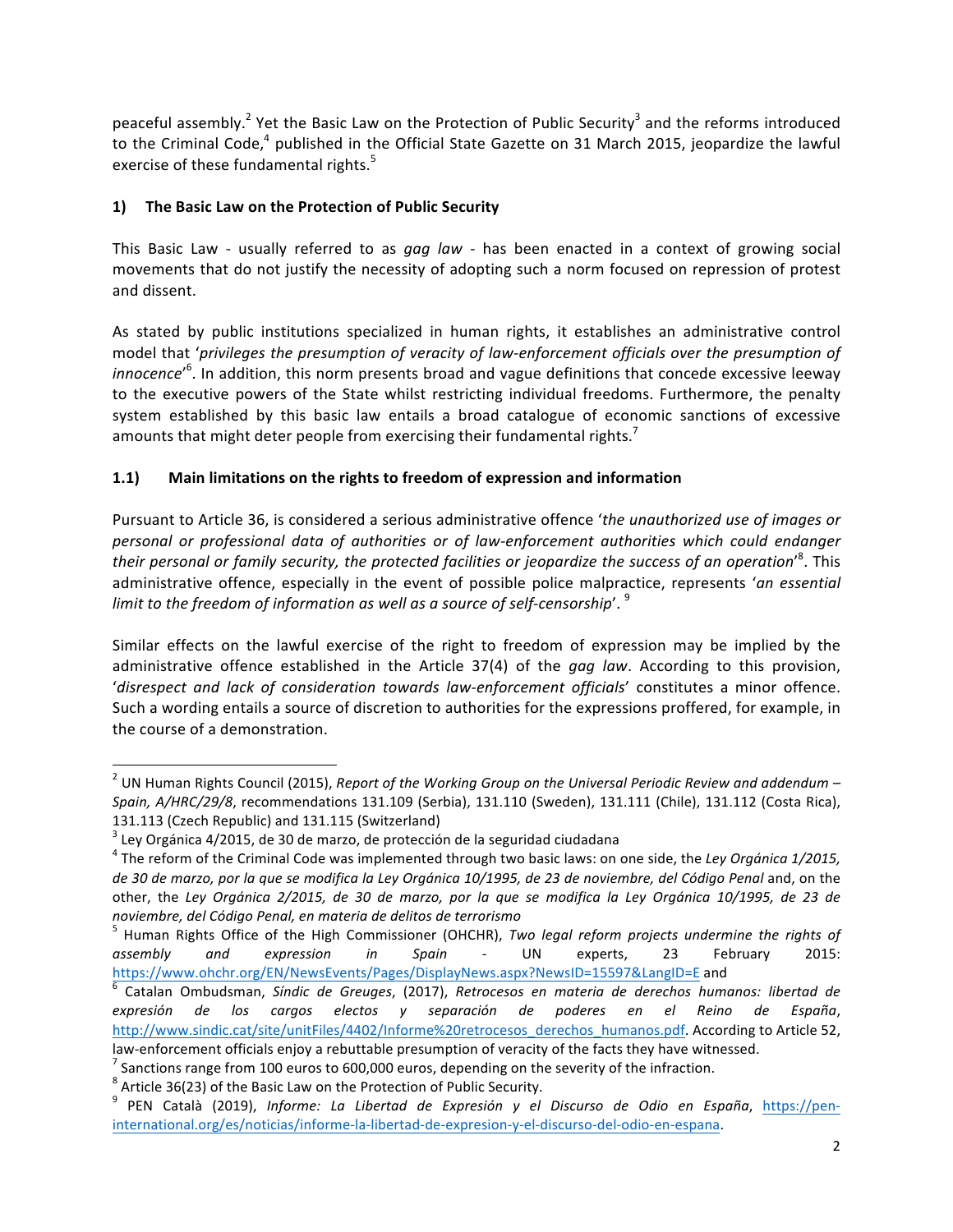#### 1.2) Main limitations on the right to freedom of peaceful assembly

During the last UPR, Spain pledged to uphold the right to peaceful assembly.<sup>10</sup> Yet existing Spanish legislation does not recognize the right to hold spontaneous demonstrations, as provided for in international standards.

Prior notification is still required, with the *gag law* notably imposing fines for the organizers and promoters that do not comply with this legal requirement.<sup>11</sup>

In such cases, it establishes that those who could reasonably seem to be presiding over the demonstration or the meeting can be considered as their organizers.<sup>12</sup> Active participation in these forms of protest might thereby imply the likelihood of being held responsible for the very serious infringement envisaged by the *gag law* and therefore has an undeniable deterrent effect on its exercise.

The gag law allows competent authorities to adopt 'the necessary measures to protect the celebration of meetings and demonstrations by preventing the disruption of public security"<sup>13</sup>. Thus, its purpose is not to dissolve meetings and demonstrations when disturbance of public order *occurs*<sup>14</sup>, but to enable the competent authorities to *prevent* the disruption of public safety. The introduction of this additional limit to the exercise of the right protected by Article 21 of Spain's Constitution entails the possibility of administratively sanctioning conduct under a pretext of prevention.

This perspective collides with what the *Tribunal Constitucional* (henceforth, Constitutional Court) pointed out in its ruling 301/2006 where it is stated that 'in a democratic society the urban space is not *only a sphere of circulation, but also a sphere of participation*'.<sup>15</sup>

Furthermore, the current legislation - drafted in such vague terms - grants to the competent authorities broad discretion to decide on the dissolution of a meeting or a demonstration, a decision that may even be taken orally.<sup>16</sup>The *gag law* thereby punishes by means of hefty fines<sup>17</sup> protests in front of Congress, the Senate or regional legislative assemblies, even if not reunited in session, when they imply a 'serious *disruption of public safety'*. Such administrative penalties are prompting concerns that the measure intends to discourage all forms of protests targeting political institutions.  $^{18}$ 

<sup>&</sup>lt;sup>10</sup> UN Human Rights Council (2015), *Report of the Working Group on the Universal Periodic Review and addendum – Spain, A/HRC/29/8*, recommendations 131.109 (Serbia), 131.111. (Chile), 131.112 (Costa Rica) and 131.115. (Switzerland).<br> $11$  Articles 35(1) and 37(1) of the Basic Law on the Protection of Public Security.

<sup>&</sup>lt;sup>12</sup> Article 30(3) of the Basic La won the Protection of Public Security.<br><sup>13</sup> Article 23(1) of the Basic Law on the Protection of Public Security.<br><sup>14</sup> This is the approach sustained by the Basic Law 9/1983, of 15 July, Article 5, 'meetings and demonstrations may be dissolved when: [...] disturbances of public order occur,

*endangering persons or property'*.<br><sup>15</sup> Constitutional Court (2006), *STC 301/2006*, 23 October, *https://hj.tribunalconstitucional.es/HJ/docs/BOE/BOE-T-*<br>2006-20651.pdf.

<sup>&</sup>lt;sup>16</sup> Article 23(3) of the Basic Law on the Protection of Public Security.<br><sup>17</sup> From 601 to 30,000 euros.<br><sup>18</sup> Amnesty International (2014), *Spain: the right to protest under threat*, https://www.amnesty.org.uk/files/spai the right to protest under threat 0.pdf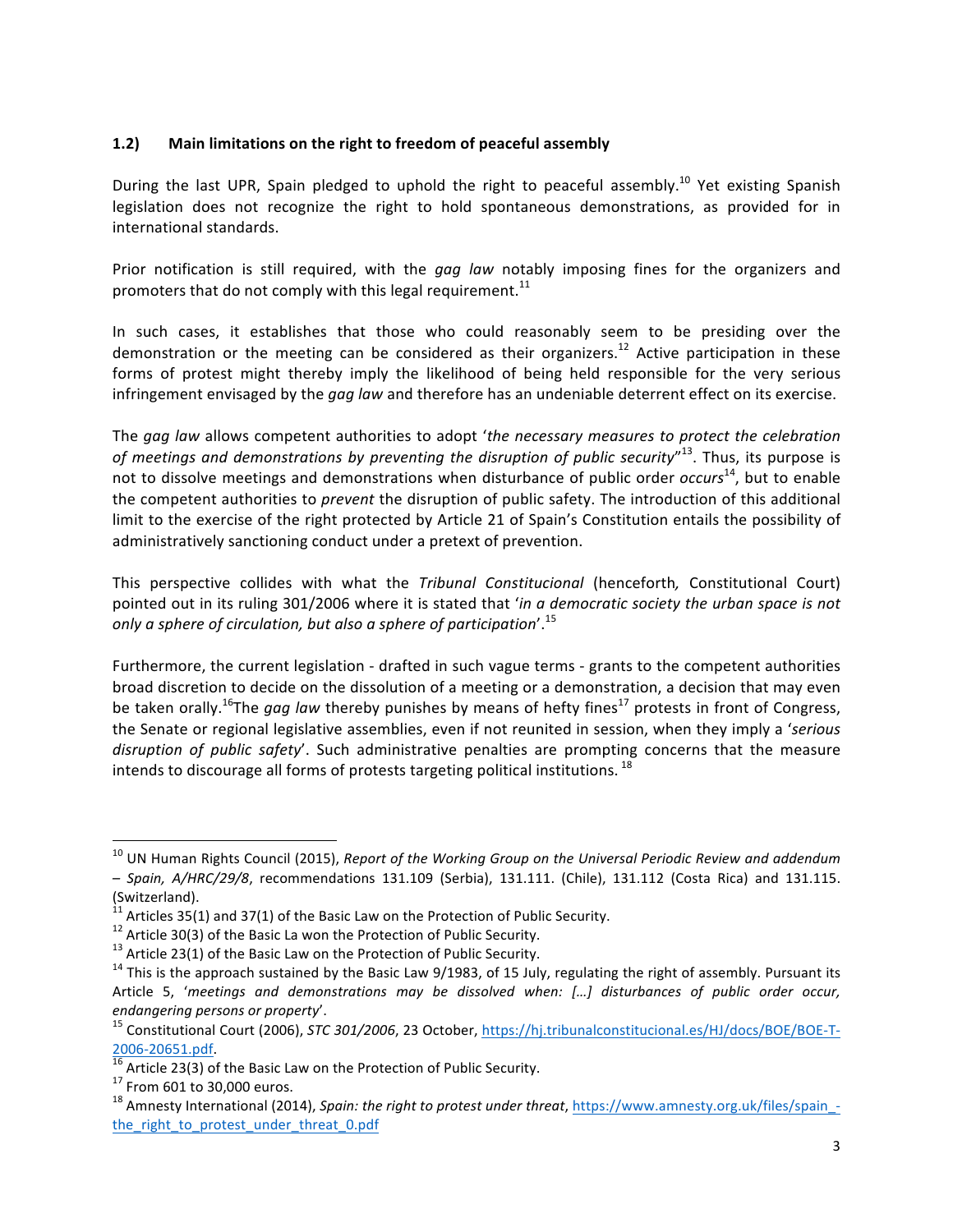The same applies to prohibited or non-notified demonstrations celebrated in *critical infrastructures*<sup>19</sup> or their surroundings when a 'risk to life or people's physical integrity' has been produced by demonstrators. The *gag law* equates, thereby, non-notified meetings or demonstrations to forbidden ones.

# **2) The 2015 Reform of the Criminal Code**

The reform of the Criminal Code was implemented through a legislative package composed of two basic laws: the Basic Law 1/2015 and the Basic Law 2/2015, both of 30 March 2015 (henceforth, the 2015 Reform).

The Basic Law 2/2015 introduced several modifications to 'glorification of terrorism' criminal offences.

It broadened the scope of Article 578 of the Spanish Criminal Code and increased penalties<sup>20</sup> for '*public* glorification or justification' of terrorism offences,<sup>21</sup> or of 'those who participated in their execution'. It also proscribes 'the performance of acts involving the discrediting, disparagement or humiliation of the victims of terrorist offences or their families<sup>'</sup>. These penalties are raised if the punished expressions or facts are conveyed or carried out through electronic means.<sup>22</sup>

Furthermore, Article 579 of the Criminal Code criminalizes 'public dissemination of messages or slogans which have the purpose or which, because of their content, are suitable for inciting others to commit any of the offences in this Chapter<sup>'23</sup>; chapter concerning terrorism. Public incitement to commit these offences is also punished by this provision.

The effects of these provisions on freedom of expression have given rise to concerns among nongovernmental organisations<sup>24</sup> and international organisations<sup>25</sup>. The current drafting of these Articles and their application by the courts are 'far from in line with international standards on freedom of expression<sup>'26</sup> and have been used by authorities to target political speech -especially when conveyed through social media- and artistic speech. UN experts have also stated that the definition of these offenses 'are too broad and vague' and that 'as drafted, the anti-terror law could criminalise behaviours

<sup>&</sup>lt;sup>19</sup> Article 35(1). This Article targets 'unreported or prohibited meetings or demonstrations in infrastructure or facilities in which basic services are provided for the community or in its vicinity, as well as intrusion into their premises, including overflight'. The sixth additional provision of this Basic Law details what types of infrastructures are concerned.

<sup>&</sup>lt;sup>20</sup> Without prejudice to aggravating circumstances and other security measures, this provision punishes the referred conducts by imprisonment for a term of one to three years and a fine of twelve months to eighteen months.

 $21$  Namely, the public glorification or justification of the terrorism offences described in Articles 572 to 577 of the Criminal Code.<br><sup>22</sup> In such cases, the provided penalties shall be imposed in the upper half.

<sup>&</sup>lt;sup>23</sup> These conducts shall be punished by a penalty one or two degrees lower than that prescribed for the concerned offence.

<sup>&</sup>lt;sup>24</sup> Amnesty International (2018), *Tweet... if you dare. How counter-terrorism laws restrict freedom of expression in*<br>Spain, https://www.amnesty.org/download/Documents/EUR4179242018ENGLISH.PDF

<sup>&</sup>lt;sup>25</sup> Council of Europe (2018), Misuse of anti-terror legislation threatens freedom of expression, https://www.coe.int/en/web/commissioner/-/misuse-of-anti-terror-legislation-threatens-freedom-of-expression.<br><sup>26</sup> Amnesty International (2018), *Sal a la calle... si te atreves. Tres años de la aplicación de la Ley Orgánic* 

*Seguridad Ciudadana*, https://doc.es.amnesty.org/ms-opac/recordmedia/1@000030148/object/38826/raw.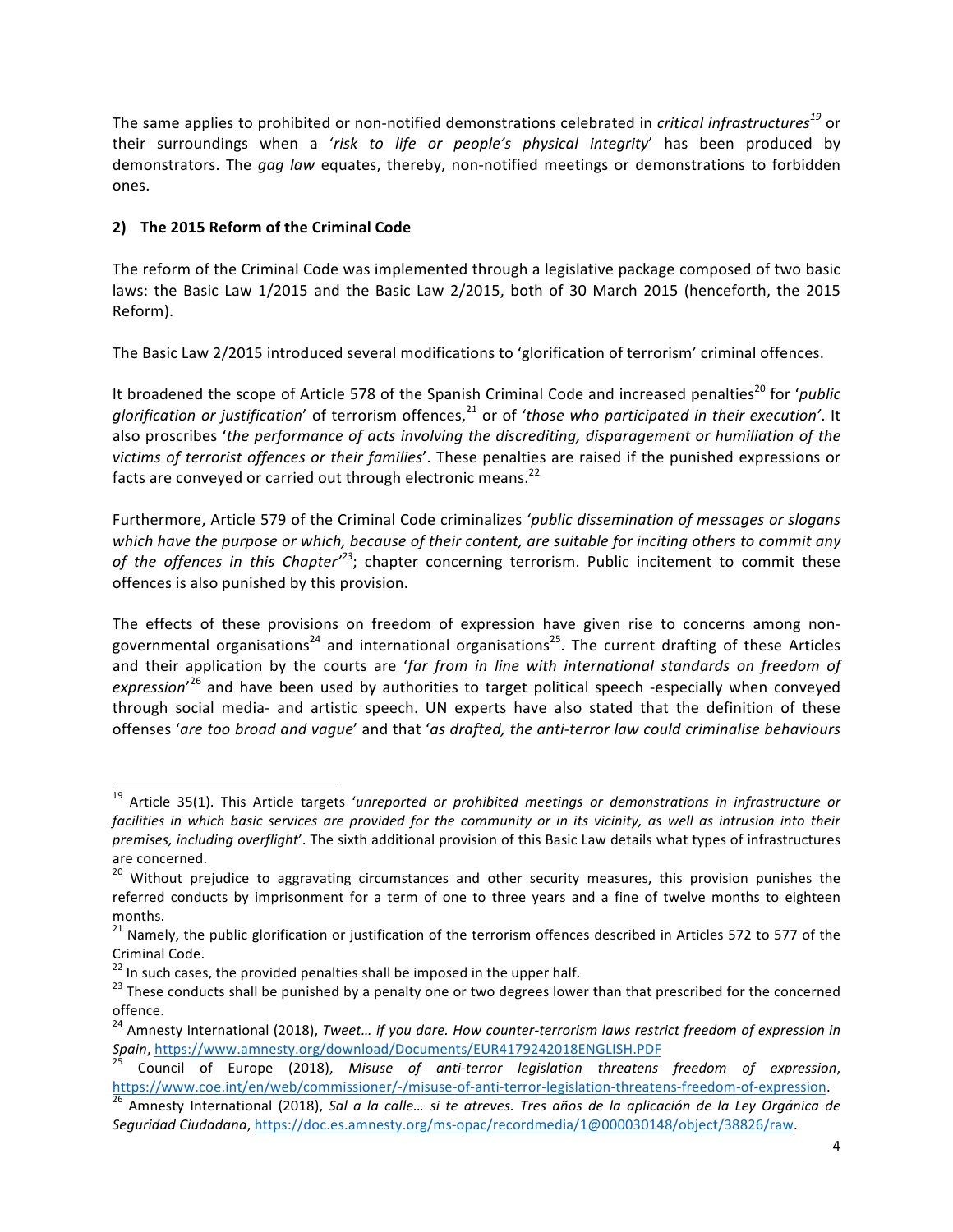that would not otherwise constitute terrorism and could result in disproportionate restrictions on the *exercise of freedom of expression*'. 27

According to the Constitutional Court, 'public glorification or justification of terrorism' can be considered as a 'form of hate speech for promoting or encouraging, even indirectly, a situation of risk to persons or rights of third parties or to the system of freedoms itself<sup>28</sup>. This connects 'public glorification or justification of terrorism' with the other main criminal offence reviewed by the 2015 Reform: hate speech. 29

Under Article 510 of the Criminal Code<sup>30</sup>, the harshest penalties are reserved to *direct or indirect public incitation to hatred or violence against groups or their members*<sup>31</sup>. On the same grounds, this provision also punishes the *production or distribution of writings or materials* that, *due to their content*, are suitable to directly or indirectly incite to hate or violence towards groups or their members.<sup>32</sup>

Moreover, Article 510 criminalizes the *negation, apology or serious trivialization* of the most heinous crimes committed against groups or its members on the basis of their personal characteristics or status, provided that this conduct 'promotes or fosters a climate of violence, hostility, hatred or discrimination *against them*'. 33

Aside from punishing the previous conducts, Article 510 also penalizes - although with more lenient penalties - those who by means of 'humiliation, contempt or discredit undermine the dignity of a group or its members' on the basis of one the listed motives.<sup>34</sup>

<sup>&</sup>lt;sup>27</sup> United Nations (2015), '*Two legal reform projects undermine the rights of assembly and expression in Spain'* – *UN* experts, https://www.ohchr.org/EN/NewsEvents/Pages/DisplayNews.aspx?NewsID=15597.<br><sup>28</sup> Constitutional Court (2016), *STC 112/2016*, 20 June,

http://hj.tribunalconstitucional.es/es/Resolucion/Show/25026<br><sup>29</sup> Hate speech crimes, according to European and international standards, were mainly sought to protect historically discriminated or vulnerable groups or their members. Thus, and although there is no consensus on its definition, the Council of Europe has broadly conceptualized hate speech as 'all forms of expression which spread, incite, promote or justify racial hatred, xenophobia, anti-Semitism or other forms of hatred based on intolerance, including: intolerance expressed by aggressive nationalism and ethnocentrism, discrimination and hostility against minorities, migrants and people of immigrant origin'. A criminal response to hate speech was fostered by the Council of the European Union, and on this basis, Spain reviewed its criminal legislation on hate speech by the 2015 Reform. Thus, the reformed Article 510 of the Spanish Criminal Code punishes a wide range of conducts even broader than those defined by the EU Council. See: Committee of Ministers of the Council of Europe (1997), *Recommendation no. R(97)20 on Hate Speech.* Also see: European Commission against Racism and Intolerance (2015), *ECRI General Policy Recommendation no.* 15 On combating hate speech, December 2015, CRI(2016)15.<br><sup>30</sup> As reformed by the Basic Law 1/2015 of 30 march.<br><sup>31</sup> According to Article 510(1)(a), public encouragement, pr

hostility, discrimination or violence must be motivated for racist, anti-Semitic or other grounds related to ideology, religion or belief, family status, membership of an ethnic group, race or nation, national origin, sex, sexual orientation or identity, gender, disease or disability.<br> $32$  Article 510(1)(b).

<sup>&</sup>lt;sup>33</sup> According to Article 510(1)(c), these crimes include genocide, crimes against humanity or against protected people or goods in case of armed conflict, or the glorification of its authors.

<sup>&</sup>lt;sup>34</sup> Article 510(2)(a) also punishes the *production or distribution of materials that, due to their content, are suitable for injuring the dignity of individuals*, provided these acts represent a serious humiliation, contempt or discredit for such groups or its members.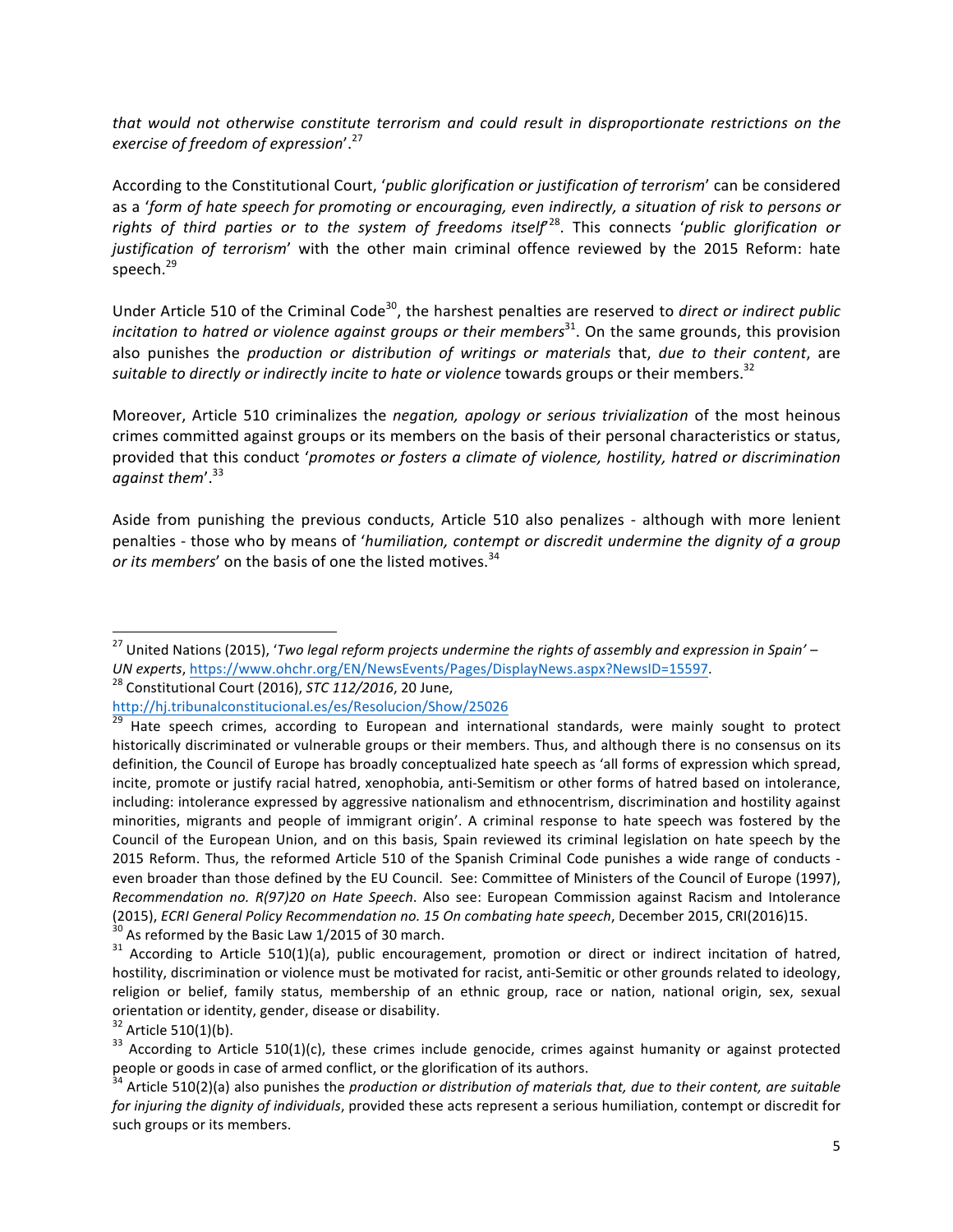Finally, Article 510 punishes '*public glorification or justification of crimes'* committed against a group or its members by means of 'public expression or dissemination' on the basis of their personal characteristics or status.<sup>35</sup>

Punishments for all the previous criminal offences may be increased when they are committed through 'means of social communication, Internet or information technologies in such a way access is granted to a large number of persons<sup>, 36</sup>. Furthermore, Article 510 also enshrines aggravating circumstances when the punished conduct is '*suitable for disturbing the public peace or creating a serious feeling of insecurity* or fear among the members of the group<sup>'.37</sup>

As evidenced by the cases referred to in this report, the current legal interpretation of Article 510 by the Spanish judicial authorities is distorting the *ratio* legis of the notion of hate speech to extend its application to critical or dissenting political discourses, often expressed on social networks and also arising from the artistic community. This application is contrary to international human rights standards and to the very raison d'être of the norm.

Furthermore, punishing even indirect incitement might criminalize, not the incitement to perform an unlawful action, but an idea itself, which results in an excessive curtailment of the essential content of freedom of expression: the right to convey an idea or an opinion.<sup>38</sup>

The current wording of Article 510 of the Spanish Criminal Code as well as its denatured application by judicial authorities is used to penalize ideas.<sup>39</sup>

### Attacks on the expression of political ideas

The aforementioned criminal offences have in many cases been applied to condemn the expression of political ideas, criticism and protest.

As affirmed by the Council of Europe, the offence of '*public alorification or justification of terrorism'* enshrined in Article 578 of the Spanish Criminal Code '*has increasingly been used since 2015, with a reported chilling effect on freedom of expression*'. Amnesty International has detected a marked 

<sup>&</sup>lt;sup>35</sup> Article 510(2)(b). This criminal offence also covers public glorification or justification of those who have participated in the executions of these crimes. For conducts covered by Article 510(2)(b), *aggravating circumstances* may be applied when they *promote or foster a climate of violence, hostility, hatred or discrimination against those groups.*<br><sup>36</sup> Article 510(3).<br><sup>37</sup> Article 510(4).<br><sup>38</sup> Thus, the Council of the European Union's Framework Decision of 2008 urges states to punish '*publicly inciting* 

*to* violence or hatred directed against a group of persons or a member of such a group [...]'. However, the criminal offence of '*publicly inciting to violence or hatred*' does not necessarily compel States to provide limitations on freedom of expression only when such expressions directly lead to an unlawful action. As it has already been putted forward in the ECRI's no. 15 Recommendation, *incitement* shall be construed as 'statements about groups of persons that create an imminent risk of discrimination, hostility or violence against persons belonging to them'.<br><sup>39</sup> As the European Commission against Racism and Intolerance (ECRI) recalls in the preamble of its

Recommendation no. 15: 'aware of the grave dangers posed by hate speech for the cohesion of a democratic society, the protection of human rights and the rule of law but conscious of the need to ensure that restrictions on hate speech are not misused to silence minorities and to suppress criticism of official policies, political opposition or *religious beliefs*'.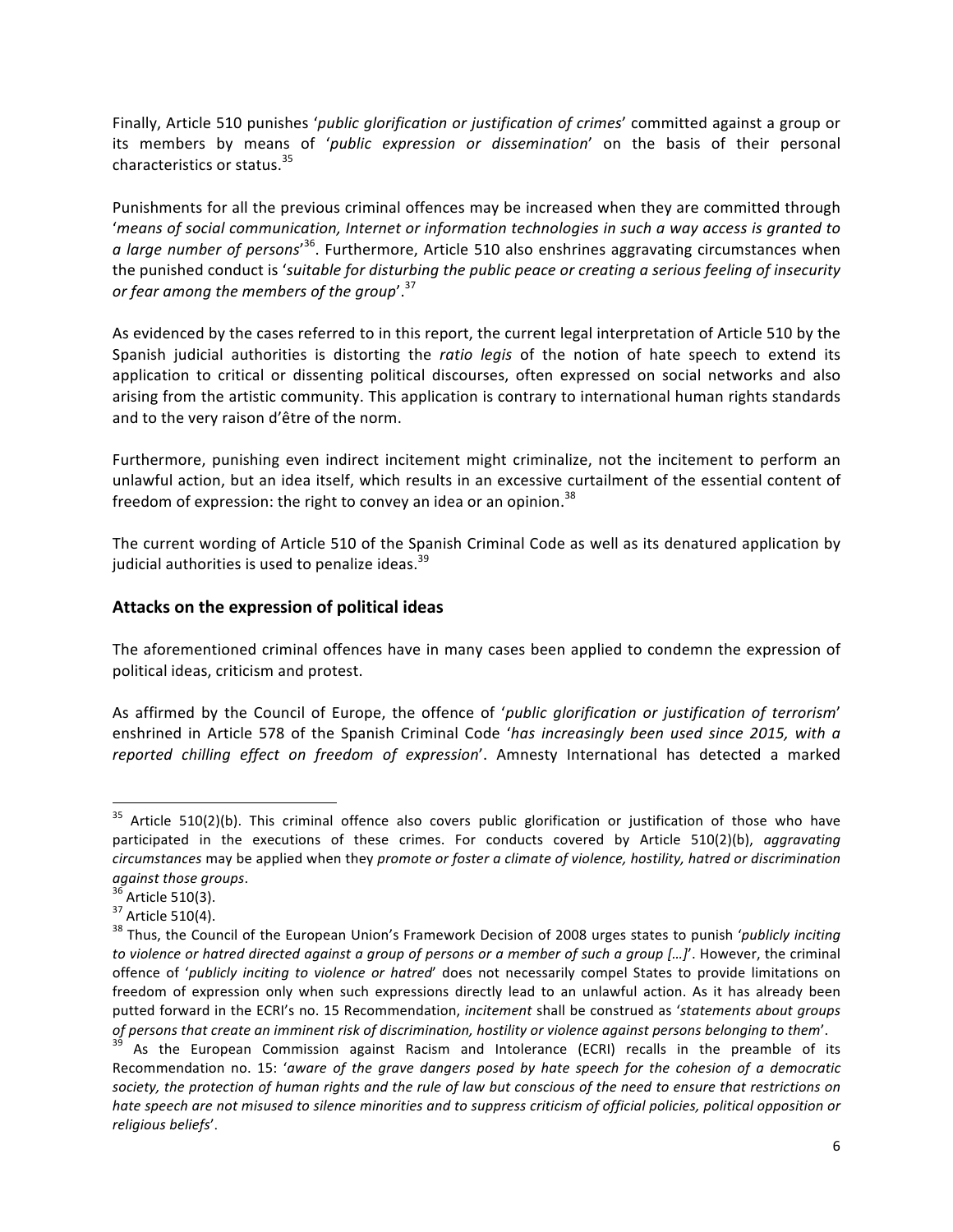increase in the application of this Article: while during the period 2011-2013 only 23 people had been convicted on this ground, during the period 2015-2017, 84 people have been convicted.<sup>40</sup>

In 2016 the Constitutional Court refused to protect the right to freedom of expression of Tasio Erkizia, a Basque politician, reasoning that his conduct should be categorized as hate speech<sup>41</sup>. Tasio Erkizia was sentenced for 'public glorification or justification of terrorism' by the Audiencia Nacional (henceforth, the Spanish National Court) for participating in a tribute to a member of Spain's armed Basque group, ETA, killed in 1978. Placing a red carnation in front of his photo, Erkizia had asked for *'a reflection to choose the most suitable path, the path that does the most damage to the State, that leads this people to a new democratic scenario*'.

The Constitutional Court considered that '*public glorification or justification of terrorism'* is a 'form of *hate speech for promoting or encouraging, even indirectly, a situation of risk to persons or rights of third parties* or to the system of freedoms itself, and dismissed his amparo appeal on this ground. It added that such forms of expression 'create a certain breeding ground, an atmosphere or a social environment *prone to terrorist actions, a prelude to the crime itself*.

This decision implies that some ideologies are *per se* illegitimate and shall be categorized as intolerant or hostile ideas by their mere expression. Thus, the diffusion of such ideas can be considered as an incitation to commit criminal offences in so far as they create an atmosphere or a social environment that, contingently, leads someone to commit a crime. Here, hate speech is used to penalize ideas and not expressions that lead to an imminent risk of discrimination or violence.

Another example where Article 578 of the Spanish Criminal Code has been applied concerned César **Strawberry** (real name, César Montaña Lehmann), a singer of the rap-metal group Def con Dos. Although he was initially acquitted in 2016 by the Spanish National Court, on January 2017 the Supreme Court accepted the prosecutor's indictment and sentenced César Strawberry for glorifying terrorism and humiliating its victims.<sup>42</sup> The artist had tweeted laudatory messages for the now defunct *Grupos de* Resistencia Antifascista Primero de Octubre (GRAPO) organization. The Supreme Court states that such expressions 'feed hate speech, legitimize terrorism as a formula for solving social conflicts'.

Another example of the judiciary's misuse of the provisions on hate speech occurred in 2015 when the Constitutional Court decided to curb the right to freedom of expression of Jaume Roura Capellera and **Enric Stern Taulats**<sup>43</sup>. The Constitutional Court dismissed their *amparo* appeal and confirmed the judgment delivered by the Appeals Chamber of the Spanish National Court. They had been convicted of the crime of lèse-majesté (*delito de injurias a la Corona*) for burning an upside-down photograph of the King and Queen of Spain during an antimonarchical and pro-independence gathering. This gathering was produced on the occasion of the King's visit to the city of Girona in Catalonia, and was preceded by a demonstration led by a banner that read '300 years of Bourbons, 300 years fighting the Spanish *occupation*'. The Constitutional Court accepted that their performance '*is not only an offensive act but* 

<sup>&</sup>lt;sup>40</sup> Amnesty International (2018), *Sal a la calle... si te atreves. Tres años de la aplicación de la Ley Orgánica de Seguridad Ciudadana*, https://doc.es.amnesty.org/ms-opac/recordmedia/1@000030148/object/38826/raw.<br><sup>41</sup> Constitutional Court (2016), *STC 112/2016*, 20 June,

http://hj.tribunalconstitucional.es/es/Resolucion/Show/25026

<sup>&</sup>lt;sup>42</sup> PEN International (2018), The PEN International Case List 2018, https://pen-international.org/app/uploads/PEN-Case-List-FULL-Web-2018.pdf<br><sup>43</sup> Constitutional Court (2015), *STC 177/2015*, 22 July,

http://hj.tribunalconstitucional.es/es/Resolucion/Show/24578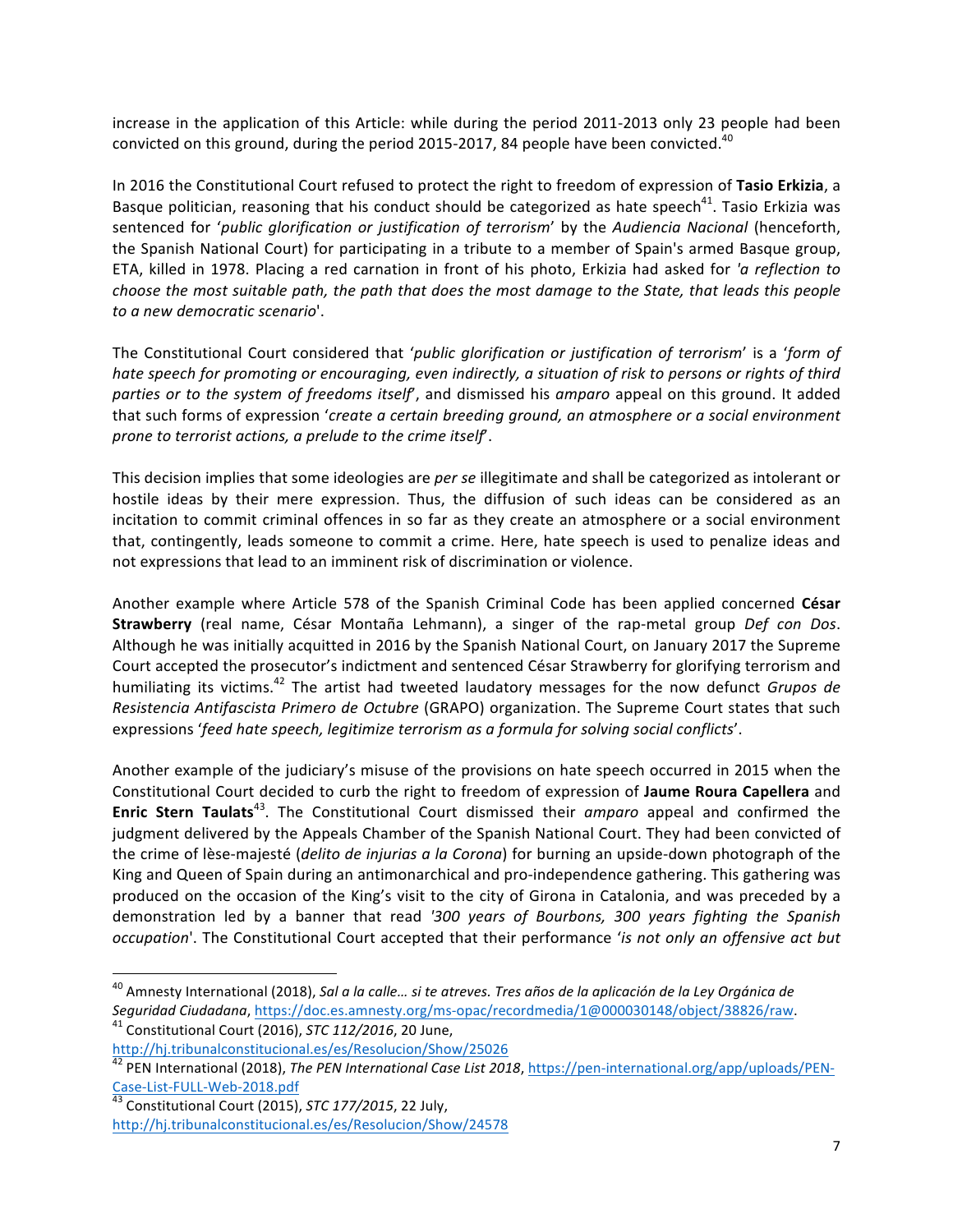also an incitement to hatred, insofar as the burning of their physical image expresses, in a way that is *hardly surmountable, that they [the King and the Queen] are worthy of exclusion and hatred'.* 

Thus, hate speech legislation is being used to exclude from freedom of speech, not expressions that incite imminent actions of violence, but ideas that might provoke hatred against the King and the Queen of Spain, that is to say, the expression of specific ideologies. Such a construction has been denied by the European Court of Human Rights as a form of political criticism on a matter of public interest<sup>44</sup>: 'the *inclusion* in hate speech of an act which [...] is the symbolic expression of the rejection and political *criticism* of an institution and the resulting exclusion from the scope of protection quaranteed by *freedom* of expression would *imply an overly broad interpretation* of the exception allowed by the Court's case-law *-which could harm pluralism, tolerance and broadmindedness without which there is no "democratic society"*'.

# **Attacks on artistic freedoms**

In 2017, Freemuse documented 13 imprisonments in Spain; all of which were against rappers and filed on the grounds of glorification of terrorism and/or insulting the crown.<sup>45</sup> In 2018, one sentence was upheld and 12 were reduced, meaning that they are suspended sentences. Given this, if another charge is brought against them they will be sent to prison. These sentences have created a dangerous precedent in Spain where freedom of expression violations transcends into unlawful restrictions on peaceful political engagement.

This is evident in the case of **Valtònyc** (real name Josep Miquel Arenas Beltrán) who was sentenced to three years and six months in prison, a fine of 3,000 euros and a ban from holding public office for eight years on 20 February 2018. The artist was initially sentenced on 21 February 2017 by the Spanish National Court for songs posted on YouTube, MySpace and hip-hop music portal HHGroups that were considered to have insulted and directly threatened politicians, prominent public figures and most of the Royal family members in his lyrics. Valtònyc appealed the sentencing delivered by the Spanish National Court but the *Tribunal Supremo* (henceforth, the Supreme Court) subsequently upheld the judgement on 15 February 2018. Following this, the artist lodged an *amparo* appeal for the protection of his fundamental rights in May 2018 to the Constitutional Court on the grounds of protected speech and freedom of expression but this was rejected. In response, the rapper fled to Belgium some days before his period of voluntary entry to prison expired.

In 2018, the Spanish National Court subsequently issued national, European and international arrest warrants against the rapper. However, in September 2018 a court in Ghent ruled that Valtonyc should not be extradited to Spain because 'glorification of terrorism' and 'insulting the royal family'<sup>46</sup> do not constitute offences under Belgian law. At present, he remains in Belgium and whilst awaiting the judgement of the European Court of Human Rights he released his third album on 23 May 2019.

In a similar case, the 14-member rap group La Insurgencia were summoned to court in 2017 after a street performance and prosecuted for lyrics of their songs alleged to express support for the now

<sup>&</sup>lt;sup>44</sup> European Court of Human Rights (2018), *Stern Taulats et Roura Capellera c. Espagne*, 51168/15 and 51186/15, march 2018, https://hudoc.echr.coe.int/eng#{%22itemid%22:[%22001-181719%22]}.<br><sup>45</sup> Freemuse (2018), *The State of Artistic Freedom 2018,* https://freemuse.org/wp-

content/uploads/2018/05/Freemuse-The-state-of-artistic-freedom-2018-online-version.pdf<br><sup>46</sup> Article 490(3) of the Spanish Criminal Code criminalizes the false accusation of a crime (*calumnia*) or the

defamation (*injuria*) to the Crown members "in exercise of their functions or on the occasion thereof".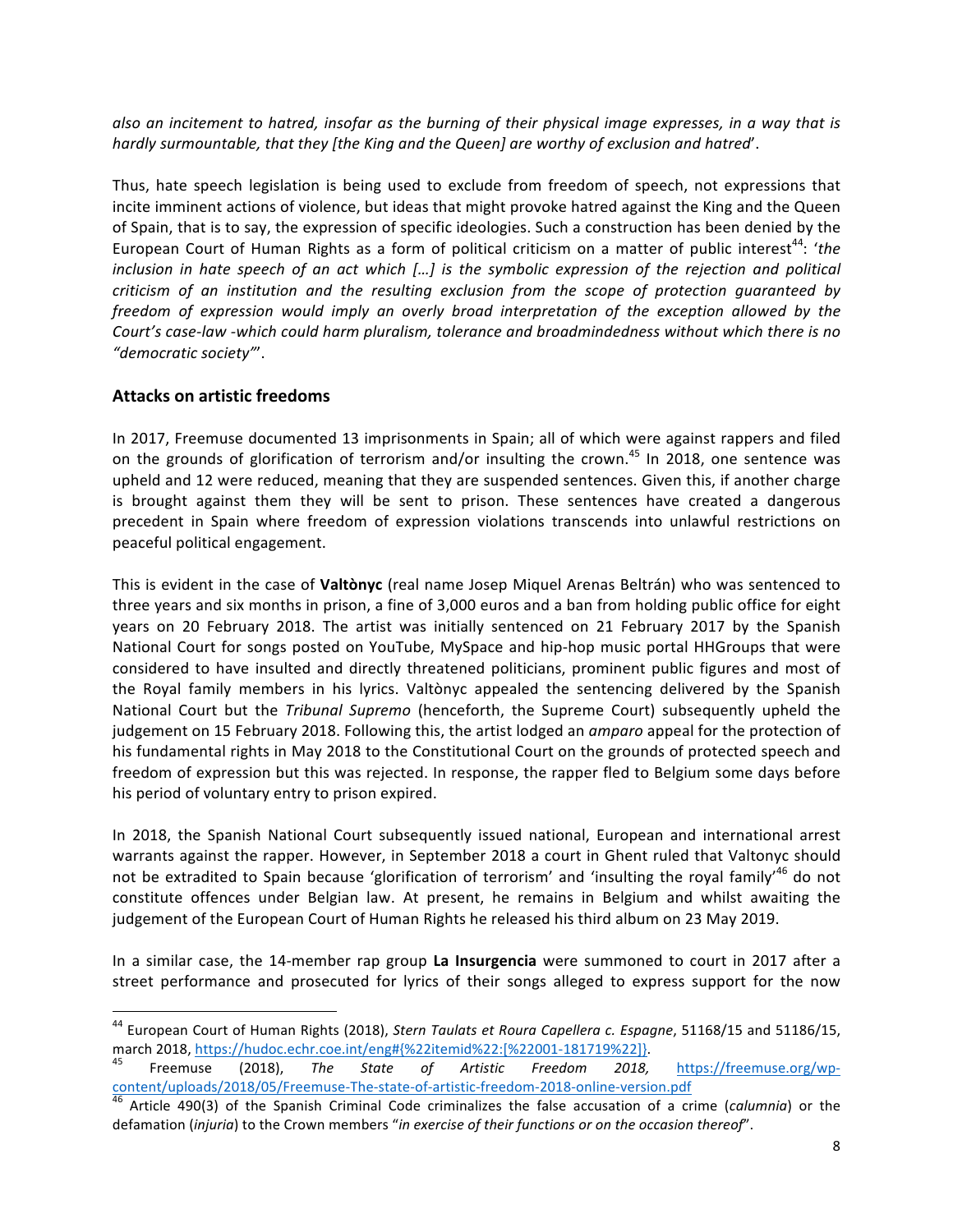defunct *Grupos de Resistencia Antifascista Primero de Octubre* (GRAPO) organization. La Insurgencia's reference of GRAPO's 'unjust imprisonment' by the 'true terrorists - fascist Spanish State' for the 84 assassinations undertaken in the 1970s and 1980s was used by Spain's Public Prosecutor as justification for their imprisonment. Following their trial, 12 members of the group were sentenced in December 2017 by the Spanish National Court to two years and one day in prison, a fine of 4,500 euros and a ban from standing for public office for nine years each on the charge of glorification and justification of terrorism in their song and video lyrics. One minor in the group was directed to a separate prosecution and the 14th member was acquitted due of a lack of evidence associating him with the songs and videos on trial.

In a positive development, on 19 September 2018 the Appeals Chamber of the National Court in Madrid reduced La Insurgencia's original sentence from two years to six months on the basis that GRAPO were inactive when the band referenced them in their song lyrics. The Public Prosecutors office in Spain has continued to demand that the original sentence is upheld. However, the reduction mandates that anyone sentenced to imprisonment for under two years do not need to physically go to prison.<sup>47</sup> La Insurgencia have announced their decision to appeal this judgement.

On 2 March 2018, rapper Pablo Hasél (real name Pablo Rivadulla) was found guilty of praising terrorism and insulting the Spanish state and royal institutions. The charges related to a series of social media messages that Hasél had posted on Twitter about members of a now dissolved terrorist organisation<sup>48</sup> and a song he posted on YouTube<sup>49</sup> where he criticised the Spanish royal family. In September 2018, Hasél's sentence of two years and one day imprisonment and 24,300 euros was reduced by the Appeals Chamber of the Spanish National Court to nine months on the basis that the rappers' social media messages did not pose a 'threat' to people reading the content.<sup>50</sup> Given the reduction in sentencing Hasél would have been able to evade imprisonment. However, in 2015 he was already given a two-year suspended prison sentence for glorifying terrorism which means that the rapper is expected to be sent to prison.

Beyond charges related to terrorism, but with similar effects on the freedom of expression, the 2015 Basic Law on the Protection of Public Security has also been used to penalize expressions made by artists. Thus, in 2018 a singer (Evaristo Páramos) was reported to the authorities because of an insulting statement against the police made immediately after finishing a concert. The artist was reported on the basis of Article 37(4) which punishes 'disrespect and the lack of consideration' towards law-enforcement authorities $51$ .

<sup>47</sup> Gascon Bernabeu (2018). *Suspension of sentence in Spain for convictions of two years or less,*<br>https://www.gbabogados.co.uk/suspension-sentence-spain-convictions-two-years-less/<br><sup>48</sup> Boad mare have litteral in the seco

<sup>&</sup>lt;sup>48</sup> Read more here: https://www.politico.eu/article/spains-real-rap-battles-catalonia-pablo-hasel-josep-valtonyc/<br><sup>49</sup> Pablo Hasél (2016), *Pablo Hasél,,,, Juan Carlos el Bobón*, https://www.youtube.com/watch?v=S6VcZidg66

http://www.catalannews.com/society-science/item/court-sentences-catalan-rapper-to-2-years-in-prison-for-lyricsand-tweets

<sup>&</sup>lt;sup>51</sup> Freemuse (2018), *Spain: Iconic punk Singer charged during performance*, https://freemuse.org/news/spainiconic-punk-singer-charged-during-performance/; Estructura de Drets Humans de Catalunya (2019), working paper for the drafting of the Human Rights Plan of Catalonia with the participation of the Catalan Ombudsman (Síndic de *Greuges*). *Dret a la llibertat d'expressió, informació i comunicació*,

http://www.sindic.cat/site/files/480/Llibertat%20d%27expressi%F3\_dret%20a%20la%20informaci%F3%20i%20co municaci%F3.pdf.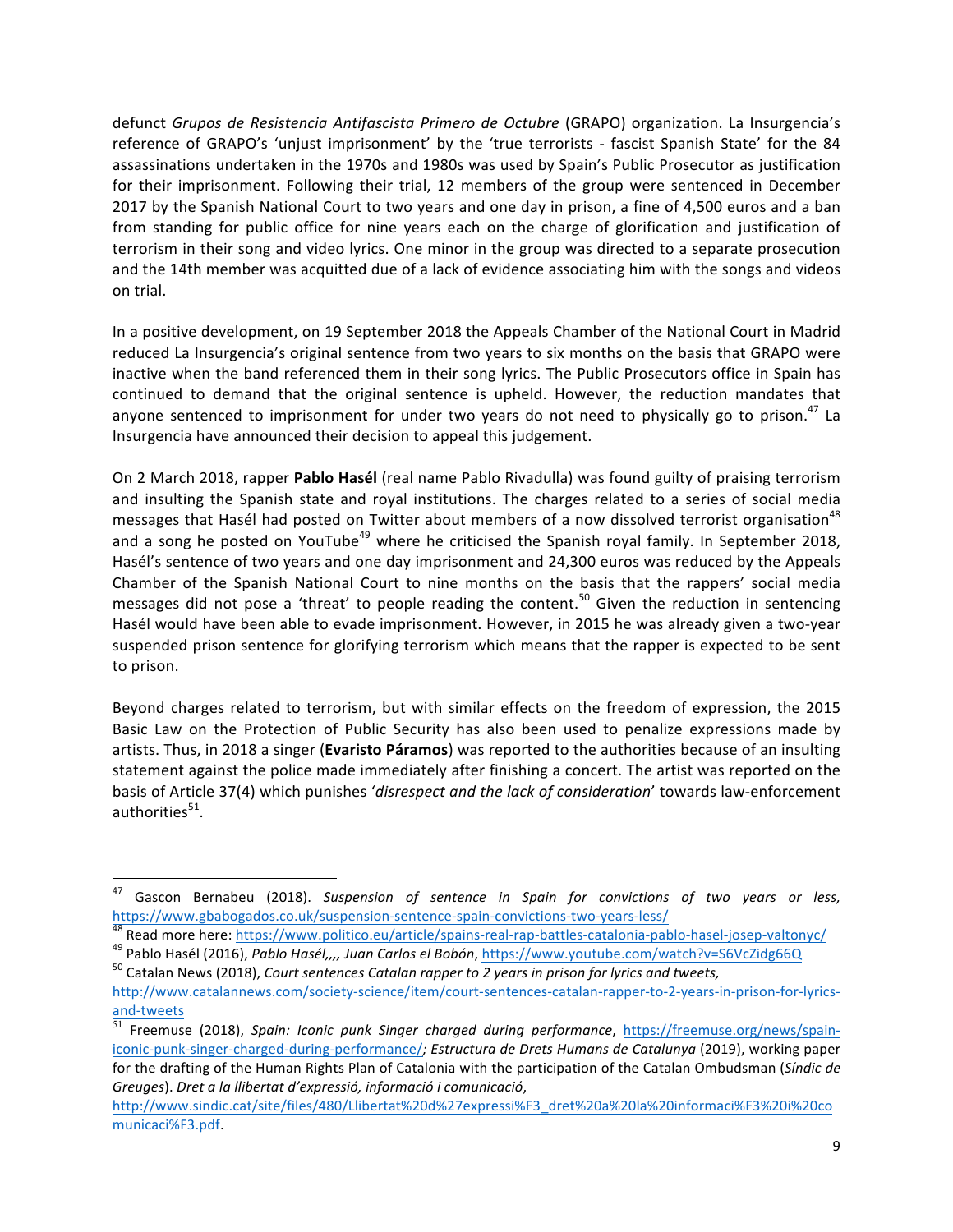# **Limitations on freedom of information**

The *gag law* has been used against journalists for their reporting on police actions taken in the context of ongoing protests against Spanish politics.<sup>52</sup> As well as facing administrative fines and charges under the law, journalists have reportedly being placed under pressure by both sides to the Catalonia independence movement and have been subject to varying forms of intimidation by non-state and state actors on social media, and in person, for their reporting.<sup>53</sup>

Since 2017, Reporters Without Borders noted 40 cases where abusive behaviour was targeted at journalists in Catalonia, with the incidents ranging from direct violence to verbal insults as well as fines. 54

In December 2018, the Spanish police attempted to identify the source of a leak used to report on a high-profile corruption case involving a discotheque chain owner. **Blanca Pou** from *Europa Press* and **Kiko Mestre** from the *Diario de Mallorca* who specialise in reporting on crime and legal cases had been researching the case of corruption in the Balearic Islands. During the investigation of this case a report protected by judicial confidentiality was leaked and the judge ordered the seizure of the laptops, mobile phones and files of the two journalists as well as to obtain their lists of calls and geopositioning .<sup>55</sup> The judge investigating the leak authorised the police to examine Pou and Mestre's emails, WhatsApp and social media messages.

In 2017, Mercè Alcocer, a journalist from Catalunya Radio was fined 601 euros for disobeying a police order to stay behind an unmarked police line outside a Madrid Court during the testimonial from Jordi Pujol, former prime minister of Catalonia, in a corruption case. Security camera footage substantiated her compliance with police orders to step back once she had been made aware of the line and her lawyers have filed an appeal. The *Defensor del Pueblo* (henceforth, Spanish Ombudsman) suggested the authorities to repeal this sanction.<sup>56</sup>

On the basis of this Basic Law, a journalist of the Basque magazine *Argia* was fined in 2016 for publishing on his Twitter account images of a detention. The journalist was punished because the authorities considered that publication as an unauthorised use of images of law-enforcement authorities.<sup>57</sup>

Freedom House suggests that those working in the media have imposed forms of self-censorship in response to pressure from domestic businesses, government policies – especially the *gag law* and because of continuing tensions in relation to the calls for Catalonian independence.<sup>58</sup>

<sup>52</sup> Amnesty International, Spain 2017/2018, https://www.amnesty.org/en/countries/europe-and-centralasia/spain/report-spain/<br><sup>53</sup> PEN International (2018), *PEN International concerned about deteriorating climate for freedom of expression in* 

*Catalonia ,*http://pen-international.org/news/pen-international-concerned-about-deteriorating-climate-for-Freedom-of-expression-in-catalonia<br>
54 Reporters Without Borders (2019), Spain, https://rsf.org/en/spain.<br>
55 Ibid.<br>
56 Defensor del Pueblo (2017), Letter in procedure n. 16007085, http://libertadinformacion.cc/wp-

content/uploads/2017/11/Carta-Defensor-23102017.pdf

<sup>&</sup>lt;sup>57</sup> Defensor del Pueblo (2017). *Informe anual 2016*, https://www.defensordelpueblo.es/wpcontent/uploads/2017/02/Informe\_anual\_2016.pdf

<sup>58</sup> Freedom House (2018), *Terrorism Laws Are Threatening Freedom of Expression in Spain,* https://freedomhouse.org/blog/terrorism-laws-are-threatening-freedom-expression-spain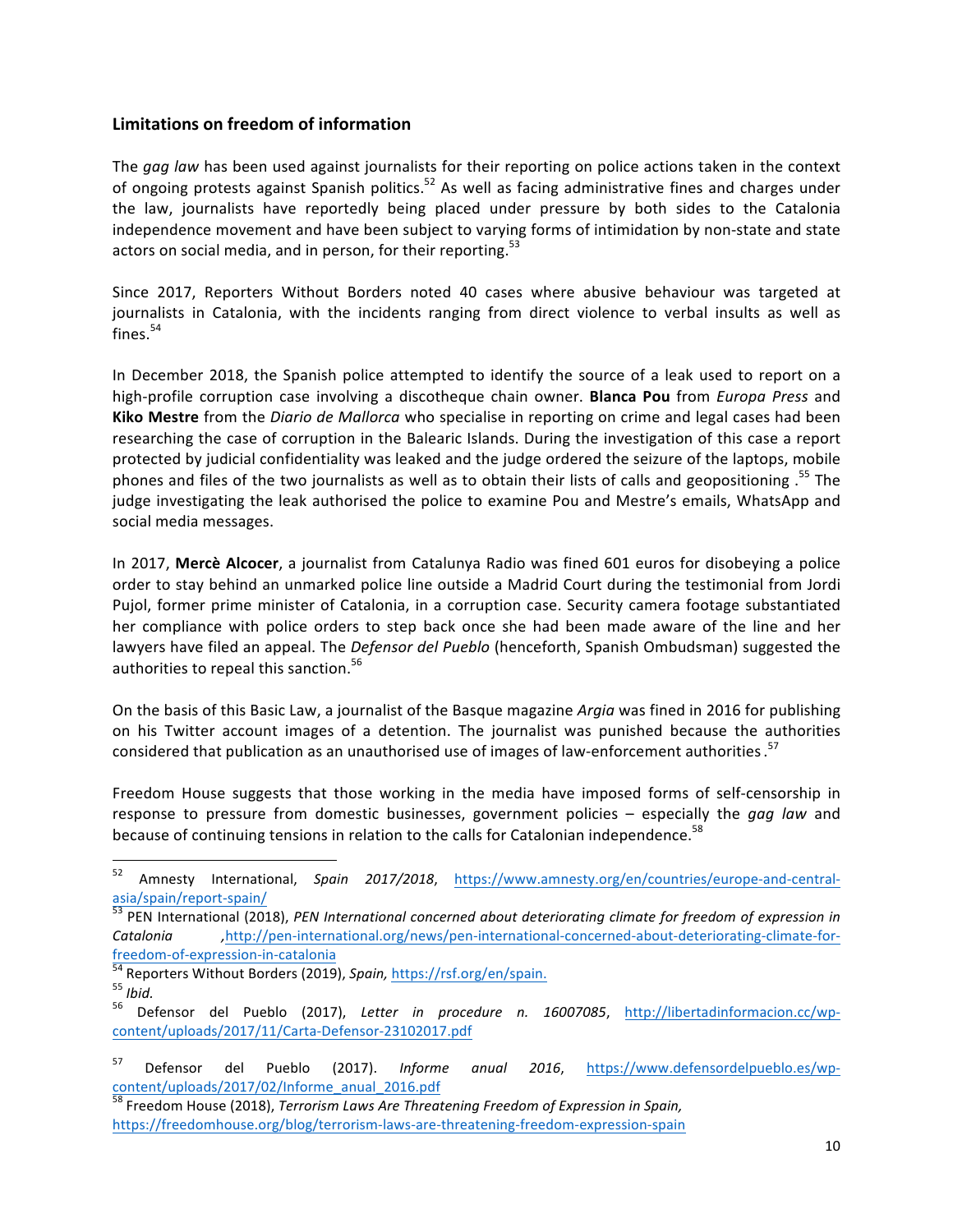During the last UPR, Spain rejected a recommendation to decriminalise defamation<sup>59</sup>which remains a criminal offence in the Spanish Criminal Code and carries a 14 months fine.<sup>60</sup> Journalists continued to be the targets of criminal defamation claims in the period under review, including in cases of corruption.<sup>61</sup>

#### **Restrictions to the right to peaceful assembly: events in Catalonia**

On 1 October 2017 the Government of Catalonia held a referendum on the autonomous region's independence, despite several constitutional court rulings that such an act was unlawful.<sup>62</sup>

During the course of the movement, some authorities in Spain disproportionately restricted the rights to freedom of expression and peaceful assembly. Courts in both Madrid and Vitoria prohibited two public assemblies which were expected be held in support of the referendum. One Catalonian municipality enforced a blanket ban on the use of public spaces for groups supporting or opposing the referendum.<sup>63</sup>

Writers and Catalan civil society leaders **Jordi Sànchez** and **Jordi Cuixart** were taken into custody on 16 October 2017 on charges of sedition and were subsequently charged with rebellion in March 2018, in what amount to excessive restrictions of their rights to freedom of expression and peaceful assembly.<sup>64</sup> In May 2019, the UN Working Group on Arbitrary Detention condemned their prolonged detention as arbitrary and called for their immediate release.<sup>65</sup> They face up to 17 years in prison if convicted; trial was ongoing at the time of writing.

Although in 2015 Spain accepted recommendations on the use of force and other forms of ill-treatment by its law-enforcement officials,<sup>66</sup> reports of excessive use of force by law enforcement agencies against journalists and photographers continued to be documented in the period under review, including during

<sup>&</sup>lt;sup>59</sup> UN Human Rights Council (2015), *Report of the Working Group on the Universal Periodic Review and addendum* – Spain, A/HRC/29/8, recommendation 131.108 (Estonia)<br><sup>60</sup> Under Article 209 of the Spanish Criminal Code, 'which remains a criminal offence in the Spanish Criminal Code

<sup>&#</sup>x27;severe defamation perpetrated with publicity shall be punished with the penalty of a fine from six to 14 months and, otherwise, with that of three to seven months'.<br>
<sup>61</sup> International Press Institute, In Spain, journalists covering corruption are targeted in court, 29 May 2018,

available at: https://ipi.media/in-spain-journalists-covering-corruption-are-targeted-in-court/<br><sup>62</sup> On 17 October, the Constitutional Court confirmed previous measures passed one month prior in September

that aimed at preventing the referendum, and reiterated its position that the vote was unconstitutional. Ten days later, pro-independence groups in the Catalonian regional parliament unilaterally declared the region's independence. In response to this move, the Senate authorised the Spanish Government to adopt measures pursuant to Article 155 of the constitution, which effectively intervened on the region's political autonomy from the 27 October 2017 until the 2 June 2018 by, among other measures, removing the members of the Catalan

Government, dissolving the Catalan Parliament and calling for elections.<br><sup>63</sup> Amnesty International (2018), *Spain 2017/2018*, https://www.amnesty.org/en/countries/europe-and-central-

asia/spain/report-spain/<br><sup>64</sup> PEN International (2019), Spain: *Excessive charges against Jordi Sànchez and Jordi Cuixart must be dropped,* http://pen-international.org/news/spain-excessive-charges-against-jordi-sanchez-and-jordi-cuixart-must-bedropped

<sup>&</sup>lt;sup>65</sup> Working Group on Arbitrary Detention, Opinion No. 6/2019 concerning Jordi Cuixart I Navarro, Jordi Sànchez I<br>Picanyol and Oriol Junqueras I Vies (Spain), A/HRC/WGAD/2019 (2019), para. 146

<sup>&</sup>lt;sup>66</sup> UN Human Rights Council (2015), *Report of the Working Group on the Universal Periodic Review and addendum* – Spain, A/HRC/29/8, recommendations 131.114 (Russian Federation), 131.115 (Switzerland), 131.52 (Netherlands), 131.53 (Australia), 131.56 (Poland), 131.57 (Germany) and 131.58 (Hungary)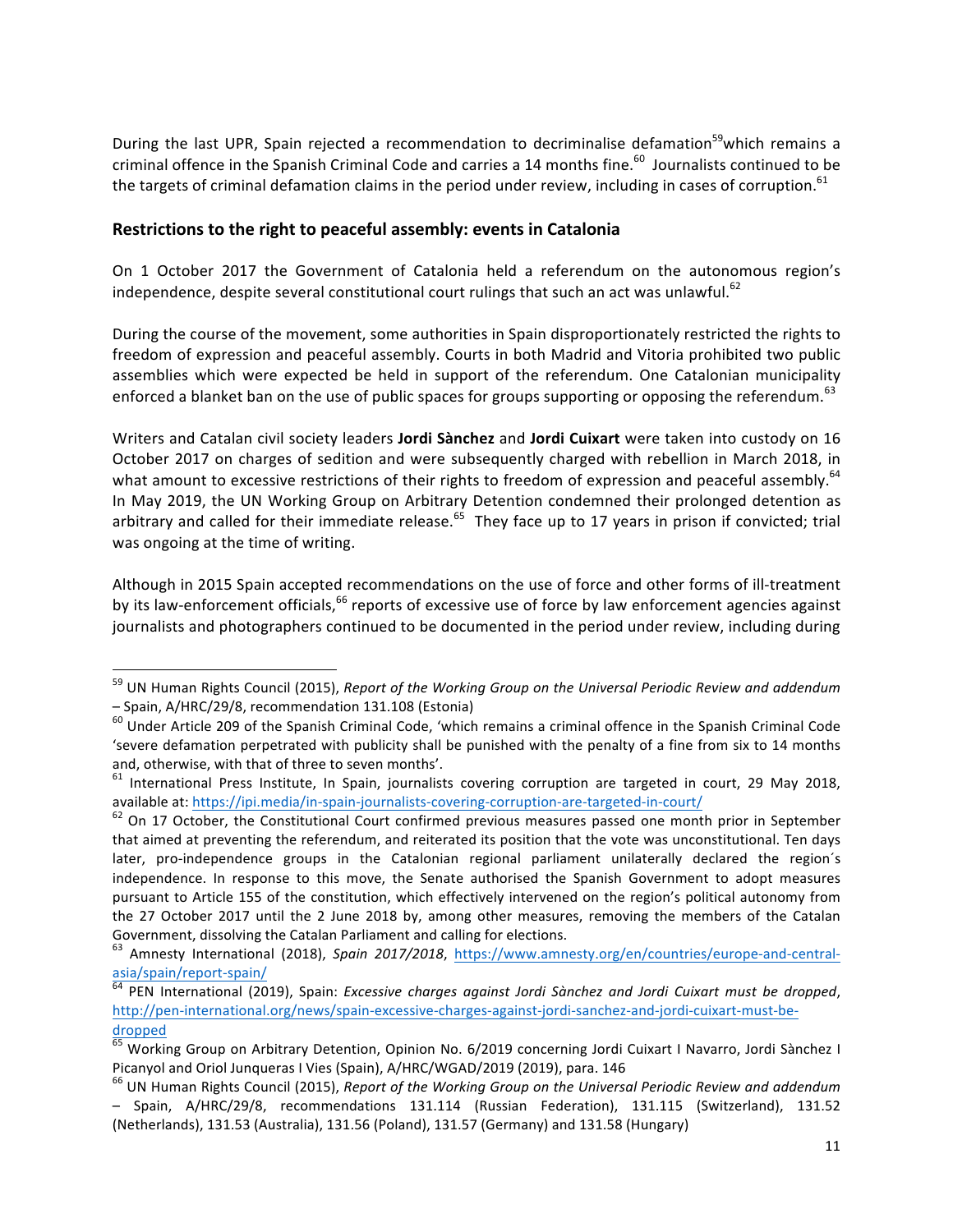referendum-related demonstrations in Catalonia. <sup>67</sup>No police officer has been convicted to date.<sup>68</sup> The Department of Health reported<sup>69</sup> that 893 people required medical assistance from professionals of the Emergency Medical Service related to the raids carried out by the police forces, two of them in serious condition. The Catalan Ombudsman (Síndic de Greuges) also stated<sup>70</sup> that Examining Court (Juzgado de *Instrucción*) No. 7 of Barcelona is already investigating more than two hundred complaints for injuries caused by these police forces on 1 October.

# **Recommendations**

We recommend that Spain undertake the following actions:

- Develop programmes to increase dialogue and create awareness between political groups and artists to prevent artists from any form of harassment or violation based on support for certain political ideologies and expressions;
- Review the Basic Laws 1/2015 and 2/2015 in order to comply with the international standards for freedoms of expression, information and peaceful assembly as provided in the European Convention on Human Rights as construed by the European Court on Human Rights and the International Covenant on Civil and Political Rights. In particular:
	- o Repeal Articles 578 and 579 of the Spanish Criminal Code and draft a precise definition of 'public glorification or justification' or other forms of incitement to commit terrorist acts. Such provisions shall not be used as a pretext to curtail expressions of protest at injustice, social discontent or opposition and shall not lead to unnecessary or disproportionate interference with freedoms of expression or information. These offences may only be applied to expressions which: (a) necessarily and directly imply the imminent use of terrorist violence; (b) are likely to incite such violence; and (c) there is a direct and immediate connection between the expression and the likelihood or occurrence of such violence.
	- $\circ$  Repeal Article 510 of the Spanish Criminal Code and draft a precise definition of 'hate speech' or expressions that incite to discrimination, violence or hostility towards minorities or vulnerable groups. This provision should only apply to the most severe form of opprobrium and should take into consideration: (a) the context; (b) the speaker's identity or status; (c) intent to incite or advocate; (d) content and form; (e) extent and magnitude of the speech; (f) likelihood of discrimination, hostility or violence occurring as a direct and imminent consequence of the incitement.

<sup>67</sup> Human Rights Watch (2017), Spain: *Police Used Excessive Force in Catalonia*, https://www.hrw.org/news/2017/10/12/spain-police-used-excessive-force-catalonia<br><sup>68</sup> *Ibid*.<br><sup>69</sup> Departament de Salut (2017), https://govern.cat/gov/notes-premsa/303473/actualitzacio-del-departament-

salut-relacio-persones-que-han-rebut-assistencia-sanitaria-durant-referendum-2-octubre-10-hores

Generalitat de Catalunya (2017), https://govern.cat/govern/docs/2018/10/17/09/51/dbcf0e00-d63f-4546-b268f78b517b8893.pdf

Iridia (2017), Violación de derechos civiles y políticos. Cataluña. Septiembre y Octubre 2017, http://iridia.cat/wp-

content/uploads/Informe-DDHH\_1OCT.pdf<br><sup>70</sup> Síndic de Greuges (2017), *Informe-Síntesi de les actuacions dels Síndic de Greuges al voltant de l'1-O*, http://www.sindic.cat/site/unitFiles/4819/Informe%20sintesi%201octubre\_catala.pdf